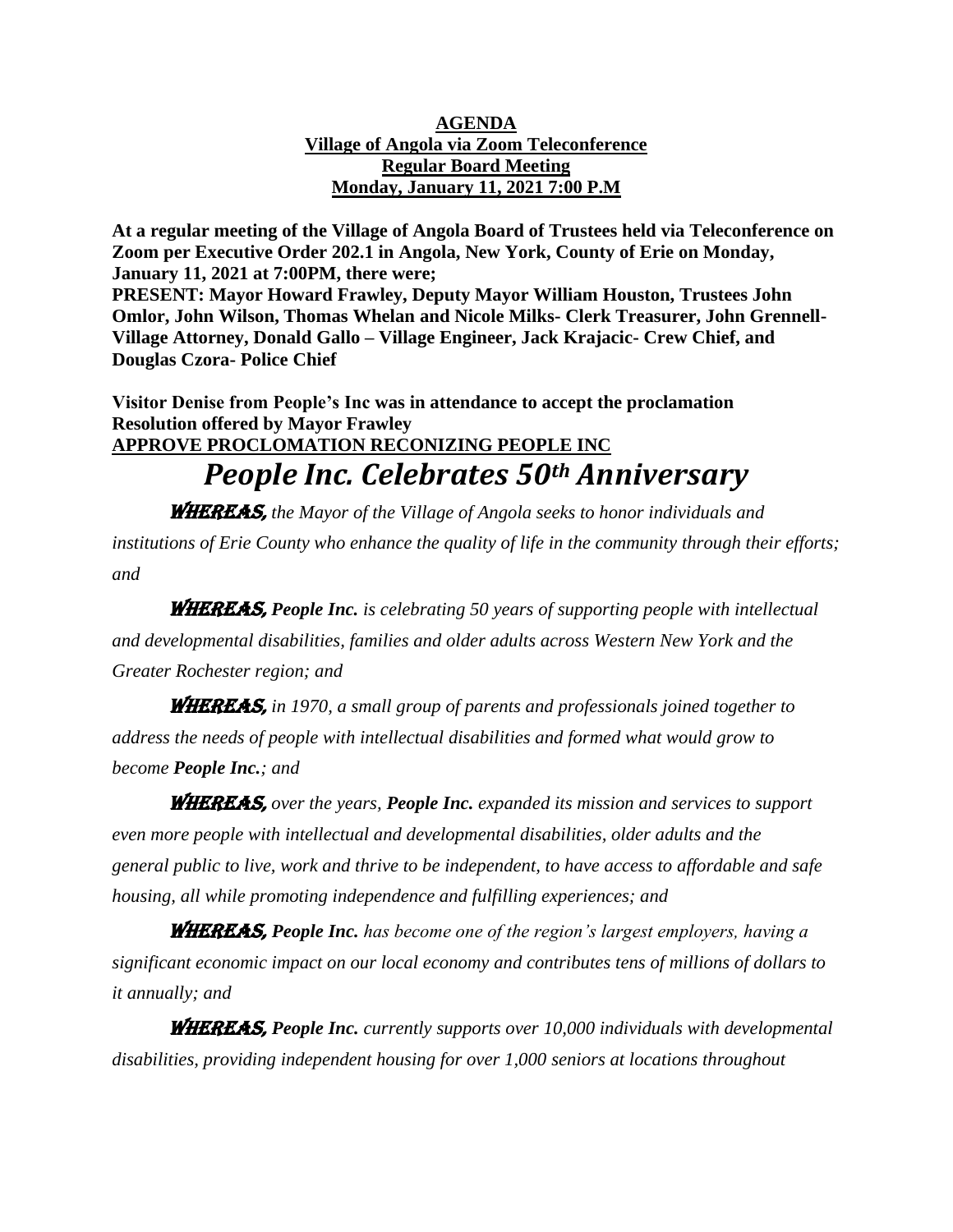*Western New York, and is currently expanding its health services in their building of a new health center at the corner of Elmwood and Hertel Avenues in Buffalo; and*

WHEREAS, *People Inc. has also answered the call for assistance in times of need for smaller non-profit organizations, offering an array of affiliations that have preserved a variety of services in jeopardy of closing; and*

WHEREAS, *it is suitable to recognize those who serve our community with hard work, professionalism and dedication that enhances the lives of those with developmental disabilities, which People Inc. has positively done throughout our region for the last 50 years, from the southern tier, throughout Erie County to Niagara County, and east to Rochester.*

## NOW, THEREFORE, BE IT

RESOLVED, *the Village of Angola Board of Trustees pauses in its deliberations on January 11, 2021, to recognize and congratulate People Inc. on its golden jubilee, to thank them for being a trailblazer in our vital health and human services sector, and to wish them another 50 years of success.*

#### **Dedication of Meeting in honor of Phillip Muck**

### **CALL MEETING TO ORDER and APPROVAL OF MEETING MINUTES December 14 & 16, 2020 made by Trustee Houston and seconded by Trustee Omlor.**

#### **VISITORS: none**

**Communications:** Resignation from Keith Young read by Mayor Frawley.

Trustee Houston explained the legislation from NYCOM regarding enforcing parking restrictions.

### **7:15 PM-OPEN PUBLIC HEARING: A motion was made by Trustee Whelan and seconded by Trustee Omlor.**

#### **Notice of Public Hearing Food Truck Law Village of Angola**

Please take notice that the Village of Angola Board of Trustees of the Village of Angola will hold a meeting and public hearing on January 11, 2021 at 7:15 p.m. via zoom teleconference for public comment on the Proposed Food Truck Law To Join the Zoom Meeting: https://us02web.zoom.us/j/87868125614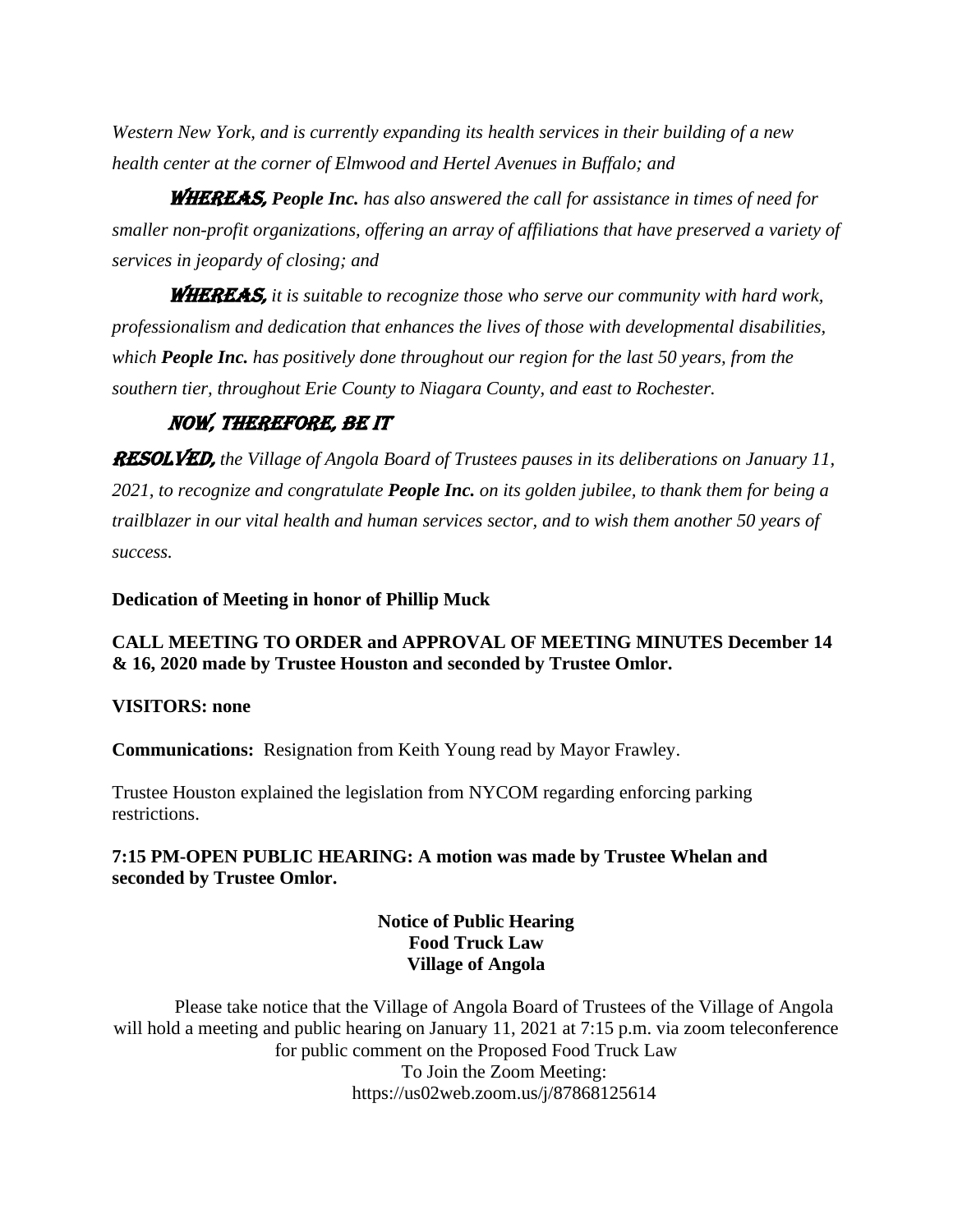## Or Dial 1-929-205-6099 Meeting ID: 878 6812 5614 Copies of the Proposed Food Truck Law will be available for inspection by any interested person in the Office of the Village Clerk during normal business hours Monday- Friday from 9am – 5pm, or email angolaclerk@verizon.net. All parties in interest and citizens shall have an opportunity to be heard by the Village Board at the public hearing. By Order of the Village Board December 14, 2020 Nicole Milks Village Clerk-Treasurer

### **COMMENTS: None**

## **7:20 PM CLOSE PUBLIC HEARING- A motion was made by Trustee Whelan and seconded by Trustee Omlor.**

### **REPORTS**

**Trustee Houston Reported** a letter was sent to town supervisor regarding Lake Shore Waterline which would be \$1Million project to replace the waterline. He explained enough money is being collected to pay for a new bond to install new waterline. A new housing development is going to be constructed 8642 Lake Shore Road that will benefit from a waterline replacement also. He also explained the removal of damn remains in Big Sister Creek is not necessary and would does not want to proceed with the old project that he brought up at the last meeting. Water Projects- Fund Available: Grove Street Water Bond Principle and Interest, 1980 Water Plant Bond Principle and Interest, 2000 Water Plant Bond Principle and Interest

## **Trustee Omlor- no report**

**Trustee Wilson-** Fire Department sent a report of things in the buildings that need repairs, and regarding safety security repairs, etc. Spoke with Fire Chief Anthony Corsaro and they had a very productive conversation. All items will be addressed with the Crew Chief as well.

#### **Trustee Whelan- no repor**t

#### **Mayor Frawley- no report**

**Crew Chief –**Discussed with Fire Chief regarding list of building repairs and was able to address a few items. New Truck Proposals came in at \$1500 less than last year, Water Tank Inspection coming due this year, last inspection was 2016 and received a Quote of \$3980.00. Trustee Wilson explained quotes are not needed for truck purchase if they are coming from a state contract. **A Motion to accept the truck proposal came from Trustee Whelan seconded Trustee Omlor with the stipulation that the trucks cost no more than what was approved at** 

#### **last meeting-**

**BE IT RESOLVED** that the Village Board approves the Proposal # 15962-01 from Regional Inl Corp for the purchase of a 2021 HV507 SFA in the amount not to exceed \$179,995.68 and **BE IT RESOLVED** that the Village Board approves the Quote #30665 from Van Bontel for the purchase of a 2020 Ford F-450 in the amount not to exceed \$63,435.60 and

The Crew Chief also Complimented the Laborers and stated they have been doing a good job.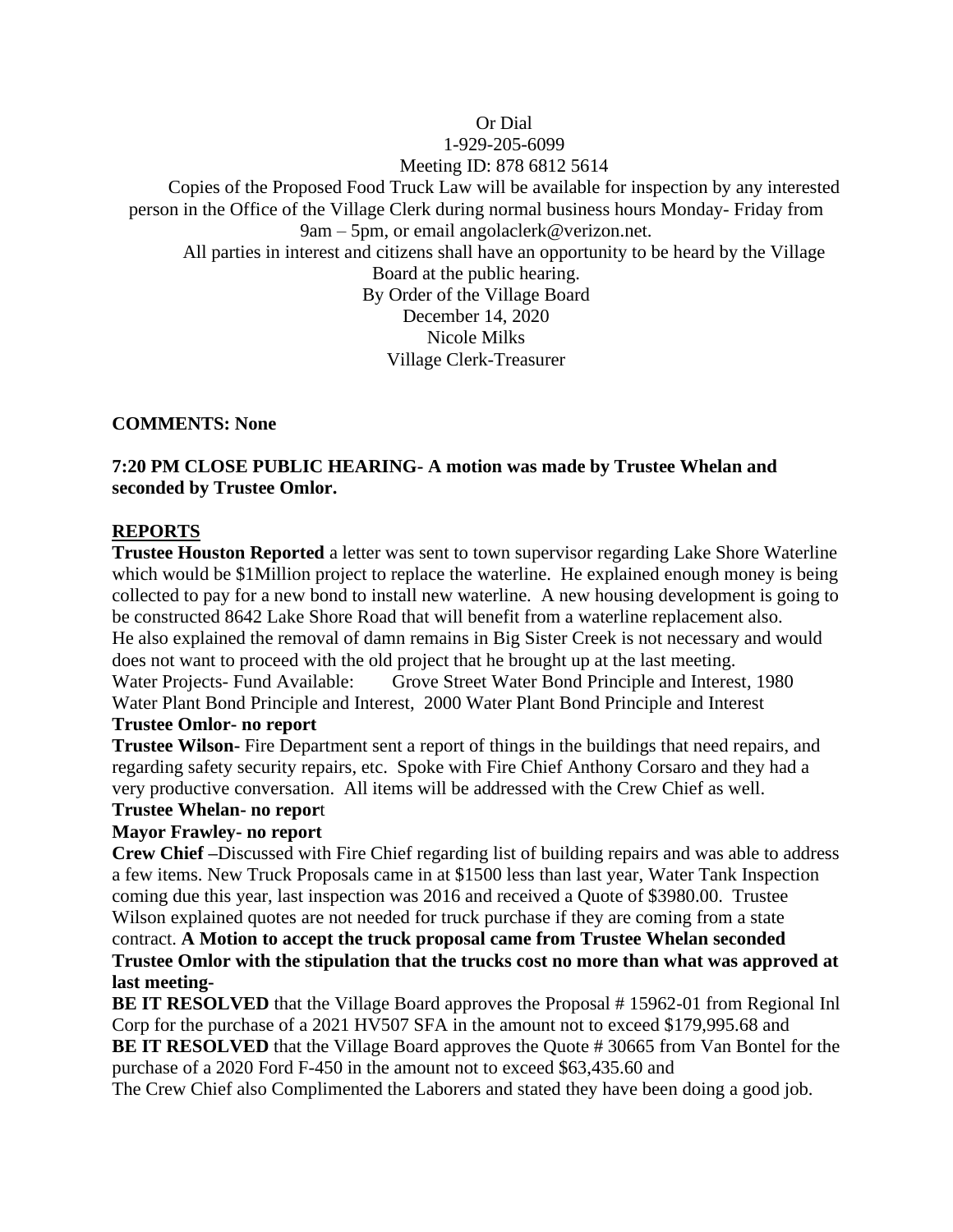**Police Chief-** Working on a police Reform Committee and stated Joe Mesi is interested in joining the committee, the Village will need one more resident.

**Fire Chief-** Anthony Corsaro- gave detailed report 323 calls for the year 2020. The Department is working with a grant writer for 2020 assistant to fire fighter grant which will help pay for 24 air packs, and SCBA cylinders.

**Fire Commissioner-** Bob Beck has a personal matter. One chief does not meet the Board qualifications. Mayor Frawley explained Executive session will be called later. Trustee Houston complimented and thanked the firemen for the EMS call to his house.

**Attorney reported on the** Food Truck Law. Mayor Frawley received a letter from a restaurant owner that stated all the business owners were not in favor of the food trucks. Trustee Wilson explained the Food trucks have other fees to pay in order to have the business. He also stated the point of the law is to have "house keeping" so a food truck has certain rules to follow when they do come in and it is not to take away business from current businesses. The Mayor does not want to hurt the current businesses. The Attorney indicated the food trucks would be for a specialty permits and Trustee Wilson suggested to incorporate a non-compete clause in the law so the food trucks that want to come in cannot have similar items as the current restaurants. A motion was made to table the law by Mayor Frawley and Seconded by Trustee Wilson. Trustee Whelan thinks the law should be completed and passed the way it is as the local law indicates much detail that is needed in order to comply. A roll call vote was made to table the Food Truck Law Trustee Whelan says no. Trustee Wilson, Mayor Frawley, Trustee Houston and Trustee Omlor say Aye.

The Attorney also reported on the SCDA Insurance Claim. He received a report from Mechanical Equipment Sales, will need to send to the insurance company. He spoke with Karen Ericksons' Attorney regarding the sale of the water plant and Village Engineer in regards to the intake line and abandonment with DEC. Need to locate paperwork from previous attorney Alan Paglia. He also indicated a need for Executive Session at end of meeting regarding fire department personal.

**Clerk Treasurer Reported** the Quarterly Sales Tax has been received, and has been training the new employees since last week. Both really stepped up and have a confident work ethic. She worked with Curt Young and Jack Krajacic today on the Hazard Mitigation Plan and will need the Board's input as well. Curt Young spoke and would like to have Shannon Lemke as Deputy Emergency Manager who has experience in the major disaster coordination field. **Motion made by Trustee Houston seconded Trustee Whelan.**

# **Old Business:**

- **1. Sale of Waterplant-** pending attorney gave update
- **2. Senior Housing-** suggested plot map sent to Rhonda Fredricks & contact property owner. Mrs. Dybdahl on Orchard Ave is interested in selling her property to People Inc
- **3. 92 Railroad-** pending demolition with CDBG funding
- **4. Depot Project-** pending
- **5. South Main Street Firehall-** wall prices obtained for work
- **6. Beach Rd Meter Pit –**ECWA installed new meter
- **7. NYS Thruway Authority Water Contract Review/Update/Renew-underway**
- **8. Verizon cables on Lake Street-** company contacted AGAIN in November by Trustee Houston
- **9. Land Bank-** K&L lot pending / 6 Gowans Rd Application Accepted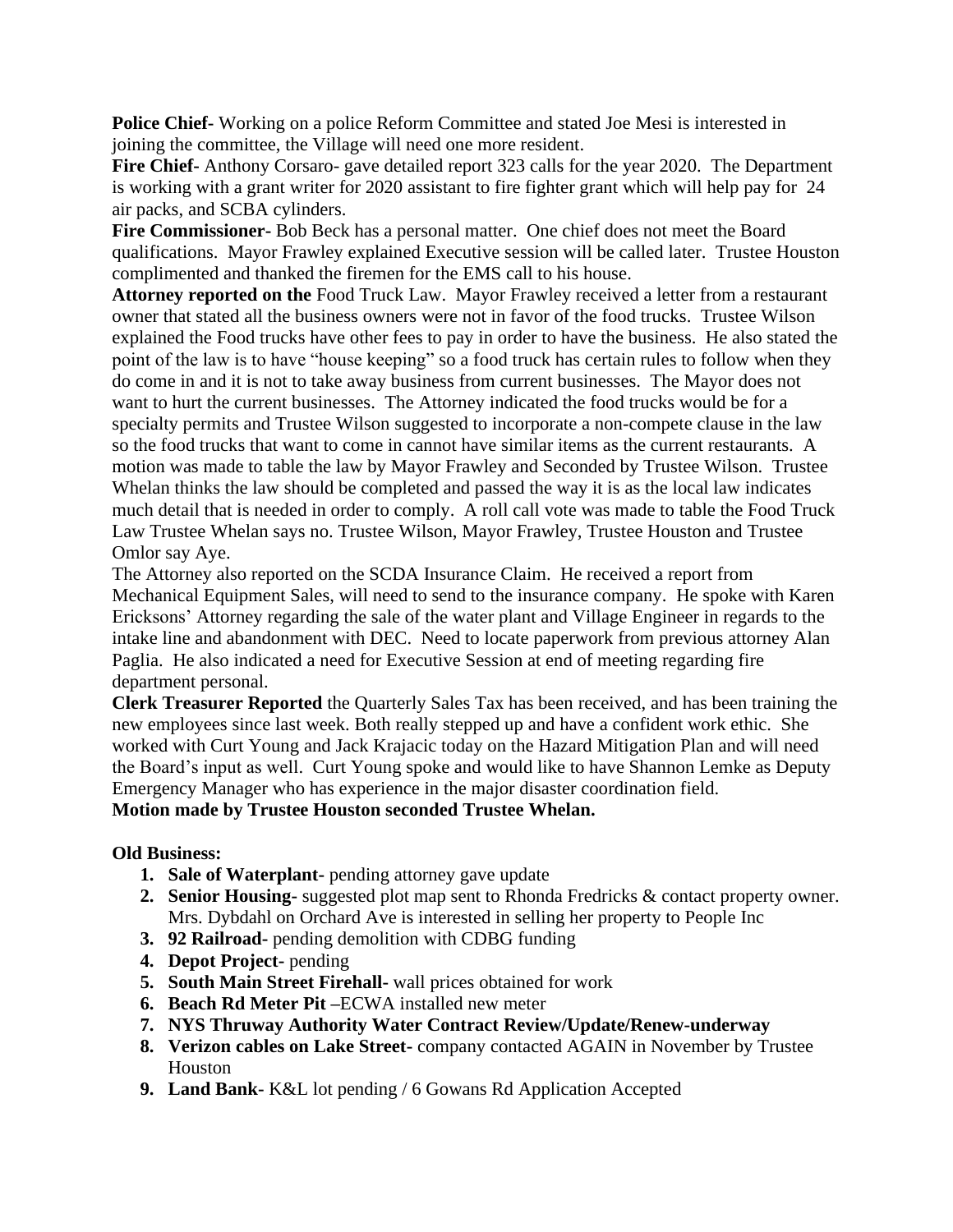- **10. Village Hydrants in Town of Evans-** inventory of hydrants to be made
- **11. Main Street Reconstruction Phase 2** Preconstruction Meeting January 15- clerk will send virtual invitation
- **12. Maple Street Tree-** Trimmed this month
- **13. Union Negotiations-** Trustee Whelan will begin working with Union again next week.
- **14. Small Business Grants-** Received by Dawn's Restaurant & Frosted Fairy Tale Bakery
- **15. Police Committee-** Chief gave update
- **16. PBA Proposal-** basketball court no update

## **New Business:**

- **1. Review of Pandemic Operations Plan-** Ready to send to Union yes
- **2. Old Lake Shore Waterline/ Hike Bike Path-** Town Supervisor notified that the Village is studying waterline

## **3. Trustee Houston would like clerk to file the paperwork that talks about the removal of the items in the water bank at Herman Park**

## **Resolutions Offered on January 11, 2021**

## **AUTHORIZE CLERK TO PUBLISH ELECTION NOTICE**

**BE IT RESOLVED THAT,** the Village of Angola Board of Trustees does hereby authorize the Clerk-Treasurer to publish, pursuant to Section 15-104(3)(b) and Section 15-104(4) of the Election Law that: The Village Election of the Village of Angola will be held Tuesday, March 16th, 2021, and

The polling place for the single Village Election District shall be the Village Hall, 41 Commercial Street, Angola, New York, and; The hours during which the polls will be open shall be from 12:00 O'clock noon until 9:00 PM in the evening.

**A motion was made by Trustee Whelan, seconded by Trustee Omlor Roll Call was made and all were in favor said AYE**

**Mayor Frawley, Trustee Houston, Trustee Omlor, Trustee Wilson, Trustee Whelan**

## **#APPROVE ELECTION INSPECTORS**

**BE IT RESOLVED** that the Following persons be appointed inspectors for the Tuesday, March 16, 2021 Village Election:

1. Gary Tribula 47 Maple Street, Angola NY 14006 as chairman at a rate of \$12.75 per hour 2. Janice Tribula 47 Maple Street, Angola NY 14006 at a rate of \$12.50 per hour

**A motion was made by Trustee Wilson, seconded by Trustee Houston** 

**Roll Call was made and all were in favor said AYE**

**Mayor Frawley, Trustee Houston, Trustee Omlor, Trustee Wilson, Trustee Whelan**

## **ACCEPT RESIGNATION OF DISASTER COORDINATOR**

**BE IT RESOLVED**, the Village of Angola Board of Trustees regretfully accepts the resignation of Keith Young, Disaster Coordinator.

**A motion was made by Trustee Omlor, seconded by Trustee Wilson** 

**Roll Call was made and all were in favor said AYE**

**Mayor Frawley, Trustee Houston, Trustee Omlor, Trustee Wilson, Trustee Whelan**